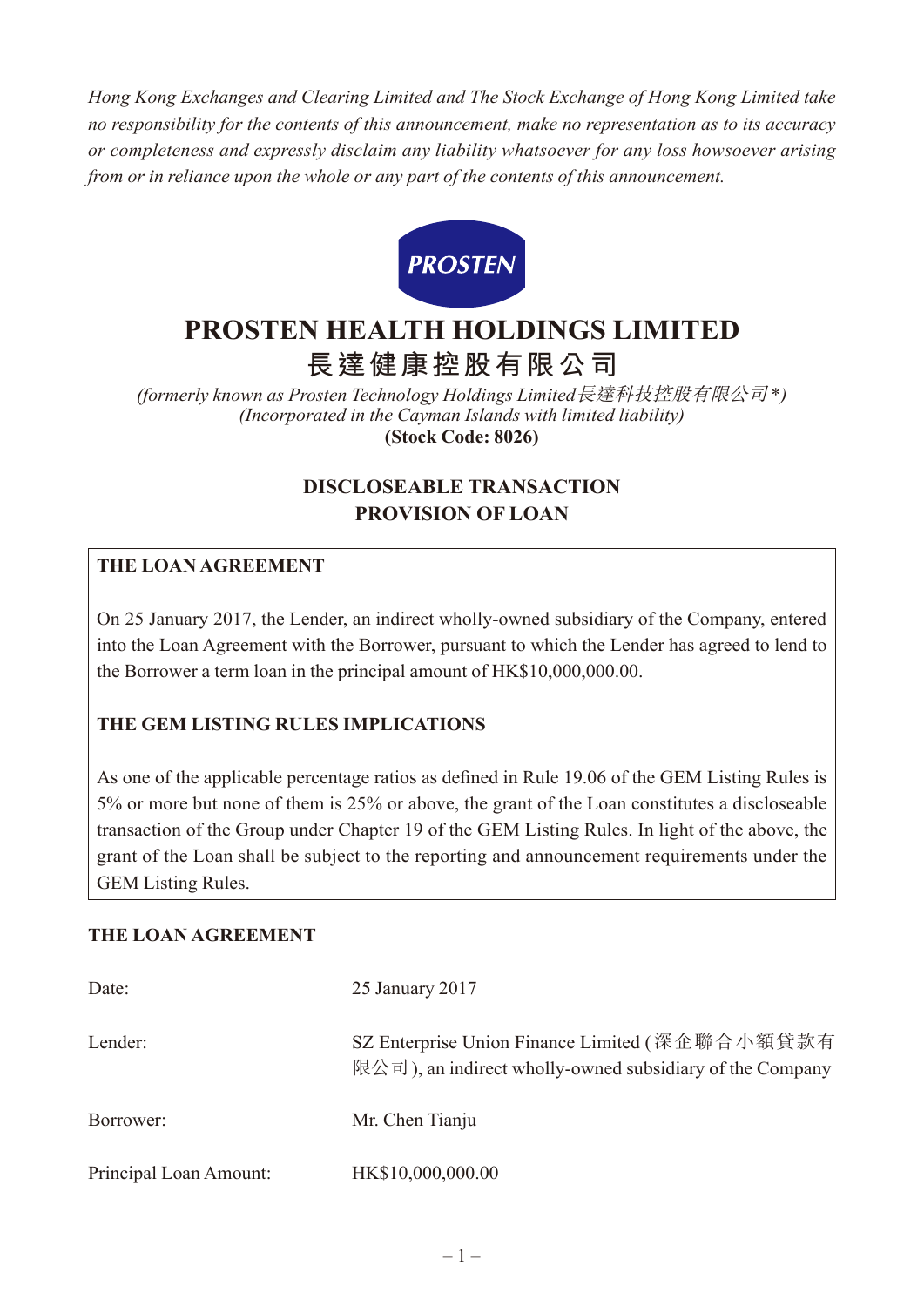| Drawdown Date:        | Installment 1 (HK\$6,000,000) was drawdown on 25 January<br>2017                                                                                                                                                                                                 |
|-----------------------|------------------------------------------------------------------------------------------------------------------------------------------------------------------------------------------------------------------------------------------------------------------|
|                       | Installment 2 (HK\$4,000,000) to be drawdown on or before<br>28 February 2017                                                                                                                                                                                    |
| Term:                 | 12 months from the respective drawdown date                                                                                                                                                                                                                      |
| Final Repayment Date: | Installment 1 to be repaid on 25 January 2018                                                                                                                                                                                                                    |
|                       | Installment 2 to be repaid on the date falling on the next day of<br>the end of the 12th month from the drawdown date                                                                                                                                            |
|                       | Early repayment for Installment 1 and Installment 2 is allowed.                                                                                                                                                                                                  |
| Interest:             | 12% per annum. Accrued interest for the Loan, including<br>Installment 1 and Installment 2, shall be paid in the first instance<br>upon the end of the sixth month of the term of Installment 1,<br>and thereafter on the final repayment date of Installment 1. |

The terms of the Loan Agreement were arrived at after arm's length negotiations between the Lender and the Borrower. The Lender is a licensed money lender and its principal business activity is provision of money lending services. The provision of the Loan denotes a transaction of a revenue nature and is carried out as part of the ordinary and usual course of business of the Lender.

# **INFORMATION ON THE COMPANY, THE GROUP AND THE LENDER**

The Company is an investment holding company. The Group's business includes the provision of wireless value-added services, trading and retailing of jewelry, provision of financial services including lending business and trading, distribution and manufacturing of medical, pharmaceutical and healthcare food products.

The Lender is a company incorporated in Hong Kong with limited liability and an indirect whollyowned subsidiary of the Company. The Lender is a registered money lender holding a valid money lenders licence under the Money Lenders Ordinance (Chapter 163, Laws of Hong Kong), and is principally engaged in the business of provision of money lending services.

### **INFORMATION ON THE BORROWER**

To the best knowledge, information and belief of the Directors having made all reasonable enquiries, the Borrower is a merchant and an independent third party not connected with the Company and its connected persons.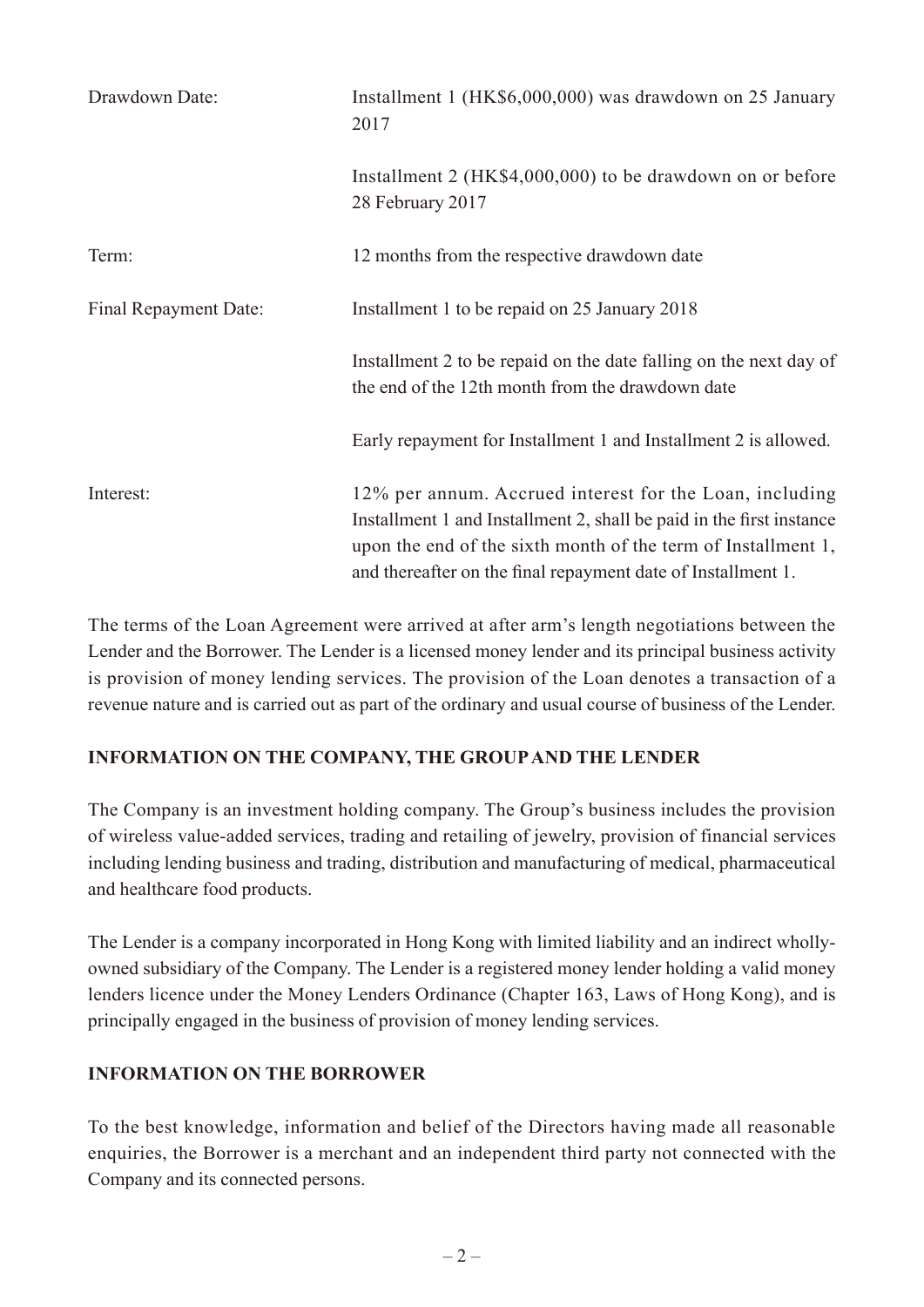# **REASON FOR AND BENEFITS OF THE LOAN ARRANGEMENT**

The Lender is a licensed money lender and its principal business activity is provision of money lending services. The provision of the Loan constitutes a transaction carried out as part of the ordinary and usual course of business of the Lender, and will bring in interest income to the Lender.

The Lender has conducted internal risk assessment on the subject loan arrangement. To the best knowledge, information and belief of the Directors having made all reasonable enquiries, the Borrower has substantial investments and assets in the PRC which support his financial capability to repay the Loan. The purpose of the Loan is to enhance his short-term cash flow. Therefore, the Lender has not sought securities or collaterals for his repayment of the Loan.

The Directors consider that the transactions contemplated by the Loan Agreement are on normal commercial terms, and the terms of the Loan Agreement are fair and reasonable and in the interests of the Group and the shareholders of the Company as a whole having considered the current market norm in relation to similar transactions.

# **THE GEM LISTING RULES IMPLICATIONS**

As one of the applicable percentage ratios as defined in Rule 19.06 of the GEM Listing Rules is 5% or more but none of them is 25% or above, the Loan constitutes a discloseable transaction of the Group under Chapter 19 of the GEM Listing Rules. In light of the above, the Loan shall be subject to the reporting and announcement requirements under the GEM Listing Rules.

### **DEFINITIONS**

In this announcement, the following expressions shall, unless the context requires otherwise, have the following meanings:

| "Board"               | the board of Directors                                                                                                                                                                                                               |
|-----------------------|--------------------------------------------------------------------------------------------------------------------------------------------------------------------------------------------------------------------------------------|
| "Borrower"            | Mr. Chen Tianju, the borrower under the Loan Agreement                                                                                                                                                                               |
| "Company"             | Prosten Health Holdings Limited (formerly known as Prosten)<br>Technology Holdings Limited), a company incorporated in the<br>Cayman Islands with limited liability, the shares of which are<br>listed on the GEM (stock code: 8026) |
| "connected person(s)" | has the meaning ascribed to it under the GEM Listing Rules                                                                                                                                                                           |
| "Director(s)"         | the director(s) of the Company                                                                                                                                                                                                       |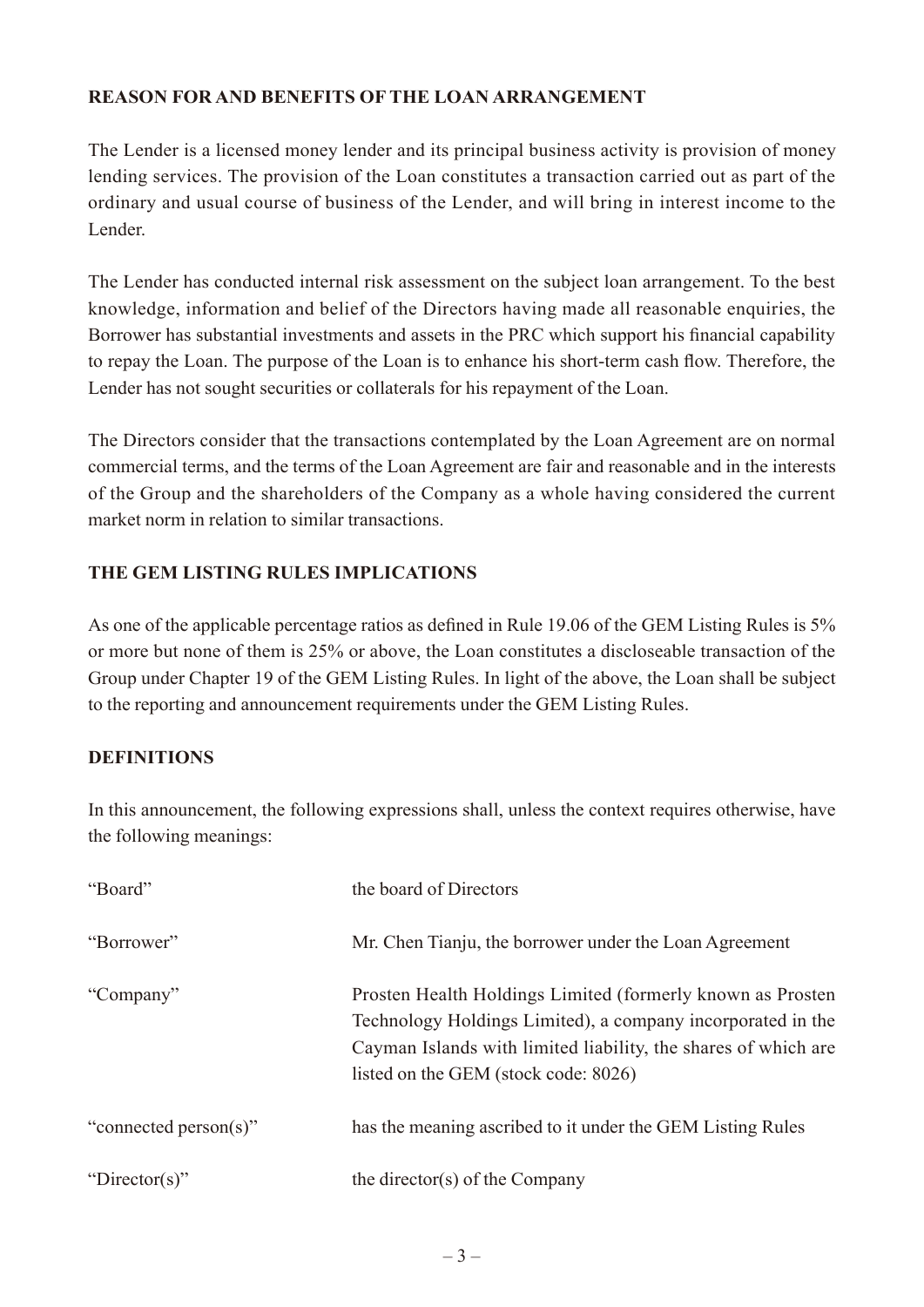| "GEM"                  | the Growth Enterprise Market of the Stock Exchange                                                                                                                              |
|------------------------|---------------------------------------------------------------------------------------------------------------------------------------------------------------------------------|
| "GEM Listing Rules"    | the Rules Governing the Listing of Securities on the GEM                                                                                                                        |
| "Group"                | the Company and its subsidiaries collectively                                                                                                                                   |
| "Hong Kong"            | The Hong Kong Special Administrative Region of the PRC                                                                                                                          |
| "HK\$"                 | Hong Kong Dollars, the prevailing lawful currency of Hong<br>Kong                                                                                                               |
| "Installment 1"        | HK\$6,000,000 of the Loan                                                                                                                                                       |
| "Installment 2"        | HK\$4,000,000 of the Loan                                                                                                                                                       |
| "Lender"               | SZ Enterprise Union Finance Limited (深企聯合小額貸<br>款有限公司), a company incorporated in Hong Kong with<br>limited liability and an indirect wholly-owned subsidiary of the<br>Company |
| "Loan"                 | a term loan in the principal amount of HK\$10,000,000.00<br>granted by the Lender to the Borrower pursuant to the terms of<br>the Loan Agreement                                |
| "Loan Agreement"       | the loan agreement dated 25 January 2017 entered into between<br>the Lender and the Borrower in relation to the provision of the<br>Loan                                        |
| "PRC"                  | the People's Republic of China which excludes Hong Kong and<br>Macau Special Administrative Regions for the purpose of this<br>announcement                                     |
| "Stock Exchange"       | The Stock Exchange of Hong Kong Limited                                                                                                                                         |
| $\mathfrak{so}_{\ell}$ | per cent                                                                                                                                                                        |
|                        | By order of the Board<br>PROSTEN HEALTH HOLDINGS LIMITED<br><b>Xu Zhigang</b><br>Chairman                                                                                       |

Hong Kong, 25 January 2017